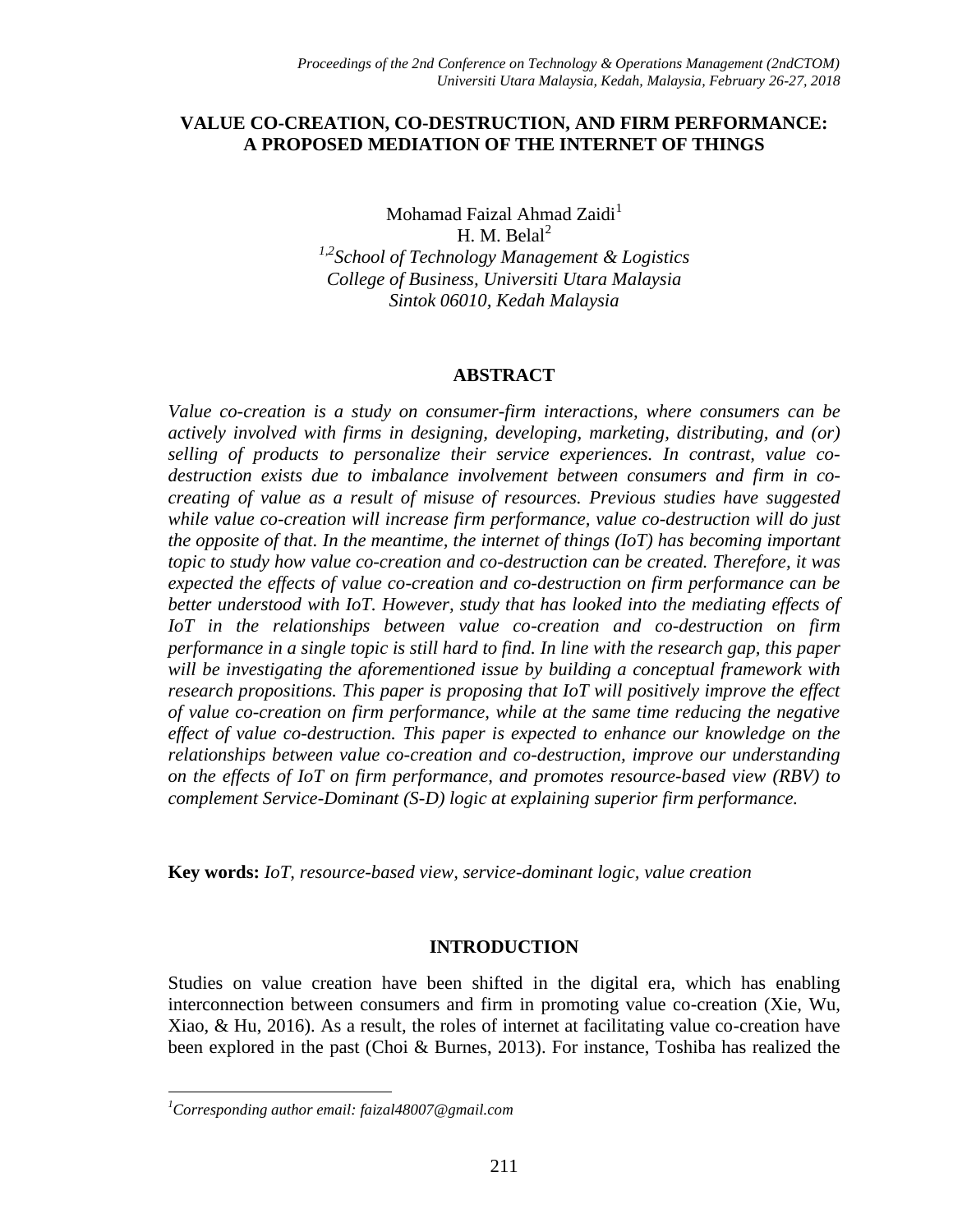important of value co-creation under this digital era by improving the customer experiences based on the voice of customers with the redesigned Toshiba support site, which is more flexible, easy to maintain and update to improve customers loyalty and experiences<sup>3</sup>. As a result, scholars' interest on the internet of things (IoT) for value cocreation has been increasing (Mejtoft, 2011). In fact, IoT has been discussed with value co-creation from the perspective of service-dominant (S-D) logic itself (Tommasetti, Vesci, & Troisi, 2015). Therefore, besides the current issues on value co-creation and codestruction, IoT has emerged into important topic to harness value co-creation. Although there have been numbers of studies (in both conceptual and empirical) discussing the issues on value co-creation and co-destruction (e.g., Echeverri & Skålén, 2011), value cocreation and firm performance (e.g., Chakraborty, Bhattacharya, & Dobrzykowski, 2014), value co-creation and IoT (e.g., Mejtoft, 2011), and IoT and firm performance (e.g., Del Giudice, 2016), the interrelated issues of these topics are yet to be addressed in a single study. With this research gap, two interrelated questions have emerged – how do value co-creation and co-destruction interact with firm performance, and how does IoT influences value co-creation and co-destruction on firm performance? In response, this paper aims to investigate these interrelated issues by building a conceptual framework with research propositions on the mediating effects of IoT in the relationships between value co-creation and co-destruction with resource-based view (RBV) perspective, in complementing S-D logic at explaining superior firm performance.

### **INTERRELATED ISSUES**

Firstly, even though value co-creation has always been associated with positive implications on consumers (Terblanche, 2014); there are also some possible negative implications related to them (Grönroos, 2012). The same observation could also be happened to firm performance. For instance, increasing consumer participation will reduce firm controls on the outcome of the process. This situation would be ended up codestructing the value through the very same consumer-firm interactions that are used in value co-creation (Terblanche, 2014). Therefore, the possibility of value co-destruction should not be overlooked (Plé & Cáceres, 2010) as it may as well affect the firm performance (Alexander, 2012). Despite of that, the numbers of studies focusing on both value co-creation and co-destruction in a single topic is still relatively low. Since the concept of value co-destruction is still in blur (Plé & Cáceres, 2010), the interrelationships between value co-creation and co-destruction need to be further explored. Secondly, value co-destruction has so far been treated negatively relative to value co-creation (Echeverri & Skålén, 2011; Neuhofer, 2016). However, under certain circumstances, co-destruction can also be a useful strategy for value creation. In fact, from a RBV perspective, firm can renews, redeploys, recombines, replicates, retrenches, or even retires its resources for achieving superior firm performance (Helfat & Peteraf, 2003). This is especially true as some values need to be destroyed and recreated as part of the business strategy (Galván, Pindado, & Torre, 2007). Thirdly, since value co-creation requires direct and active interactions between two parties (Grönroos, 2012), it was

 $\overline{\phantom{a}}$ *3 See for details http://www.nohold.com/assets/nohold-toshiba-support-redesigns-the-customerexperience.pdf*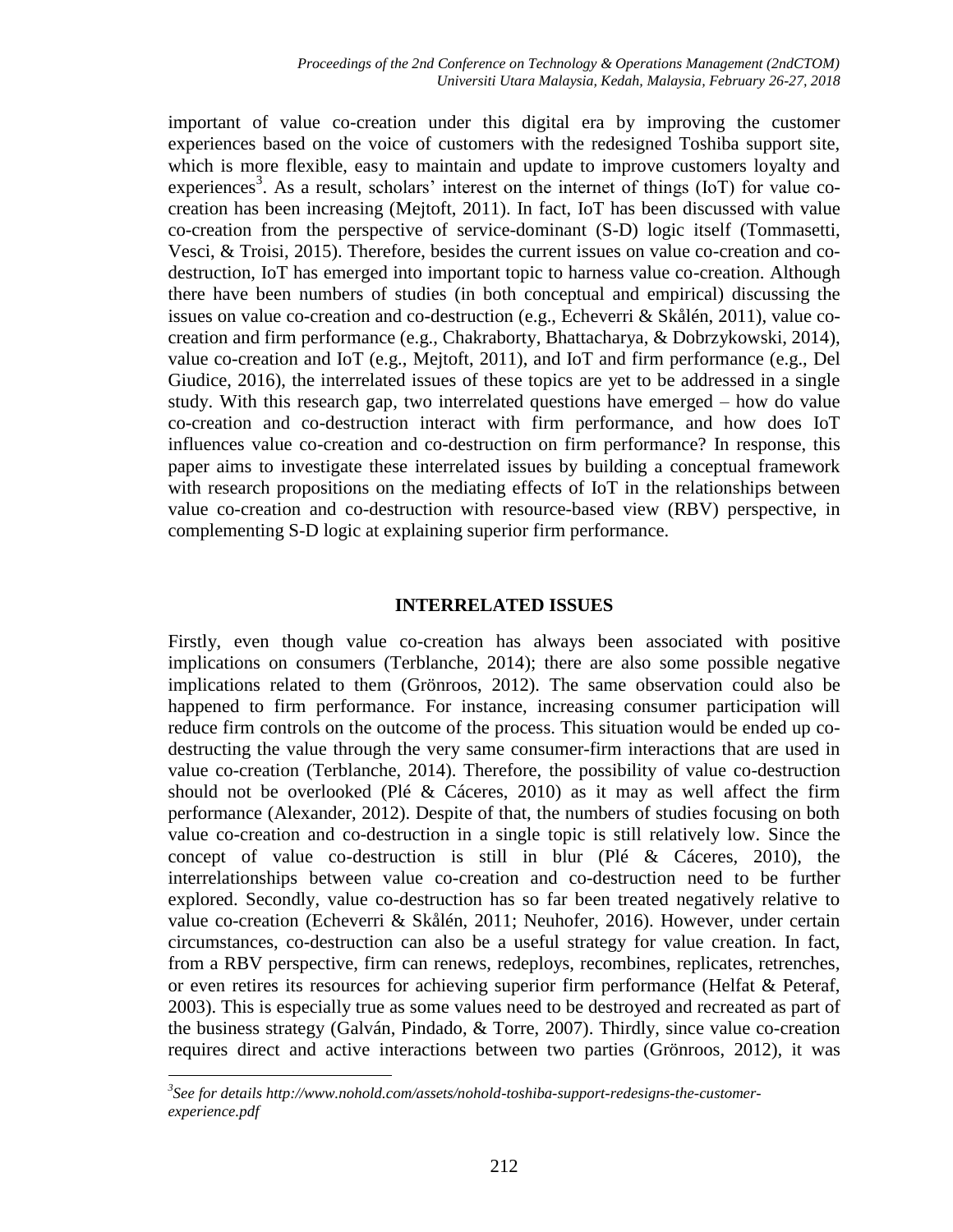suggested that firm can interact with consumers by taking advantages of IoT, which can be useful for understanding how value co-creation (and co-destruction) are assessed and created (Mejtoft, 2011), and influencing firm performance (Hamidi & Gharneh, 2017). Since service innovations can be enabled by IoT (Andersson & Mattsson, 2015), it will be interesting to know either IoT can enhance the positive effect of value co-creation on firm performance, while at the same time reducing (or controlling) the negative effect of value co-destruction. Lastly, in relation to S-D logic, RBV treats firm services and consumer-firm interactions for value creation as intangible resources. Therefore, while co-creation can be considered as a type of resources, co-destruction is also another type of resources (Mele & Corte, 2013). In fact, previous study has discussed RBV with S-D logic in analyzing sourcing decisions for business processes (Dobrzykowski, Tran, & Tarafdar, 2010). Despite of that, there are still much works to be done on the interactive application between RBV and S-D logic (Mele & Corte, 2013).

# **VALUE CO-CREATION, CO-DESTRUCTION, AND INTERNET OF THINGS**

The notion of co-creation has been appeared in the service marketing research as early as 1970's (Grönroos, 2012). However, the interest on this topic was only started to become popular after the publication of seminal paper by Prahalad and Ramaswamy in 2004 (Leclercq, Hammedi, & Poncin, 2016). In general, the concept of value co-creation can be loosely understood as a joint creation of value between consumers and firms that actively co-construct and personalize the service experiences through continuous dialogue and problem solving (Prahalad  $\&$  Ramaswamy, 2004a). From the theoretical perspective, this concept has emerged from the S-D logic where the marketing focus has been shifted from tangible (e.g., manufactured goods) to intangible resources (e.g., skills, information, knowledge) with the orientation departed from firms to consumers (Vargo & Lusch, 2004). Co-creation enables new values to be experienced by consumers that cannot be created in silo by the firms alone (Payne, Storbacka, & Frow, 2008). This concept has becoming critical due to the consumers are now more "connected, informed, and active" and they can "access information on firms, products, technologies, performance, prices, and consumer actions and reactions from around the world" (Prahalad & Ramaswamy, 2004b, p.4). Enabled with the invention of internet, consumers can now actively participate in the development and usage of products and services provided by the firms, in which they have becoming the co-creators of the value (Kambil, Friesen, & Sundaram, 1999). With this in mind, the consumers have to be treated as a source of competency to drive firm products and services offering (Prahalad & Ramaswamy, 2000). Since "the co-creation experience of the consumer becomes the very basis of value" (Prahalad & Ramaswamy, 2004b, p.5), this concept has treated consumers at the utmost importance for achieving superior firm performance (Tijmes, 2010).

In contrast, another concept called as value co-destruction was also emerged from S-D logic in not so many years ago. This concept was in the spotlight since the publication of conceptual paper by Plé and Cáceres in 2010. This concept is referred to as "an interactional process between service systems that results in a decline in at least one of the systems' well-being (which, given the nature of a service system, can be individual or organizational)" (2010, p.431). This concept suggests that consumer-firm interactions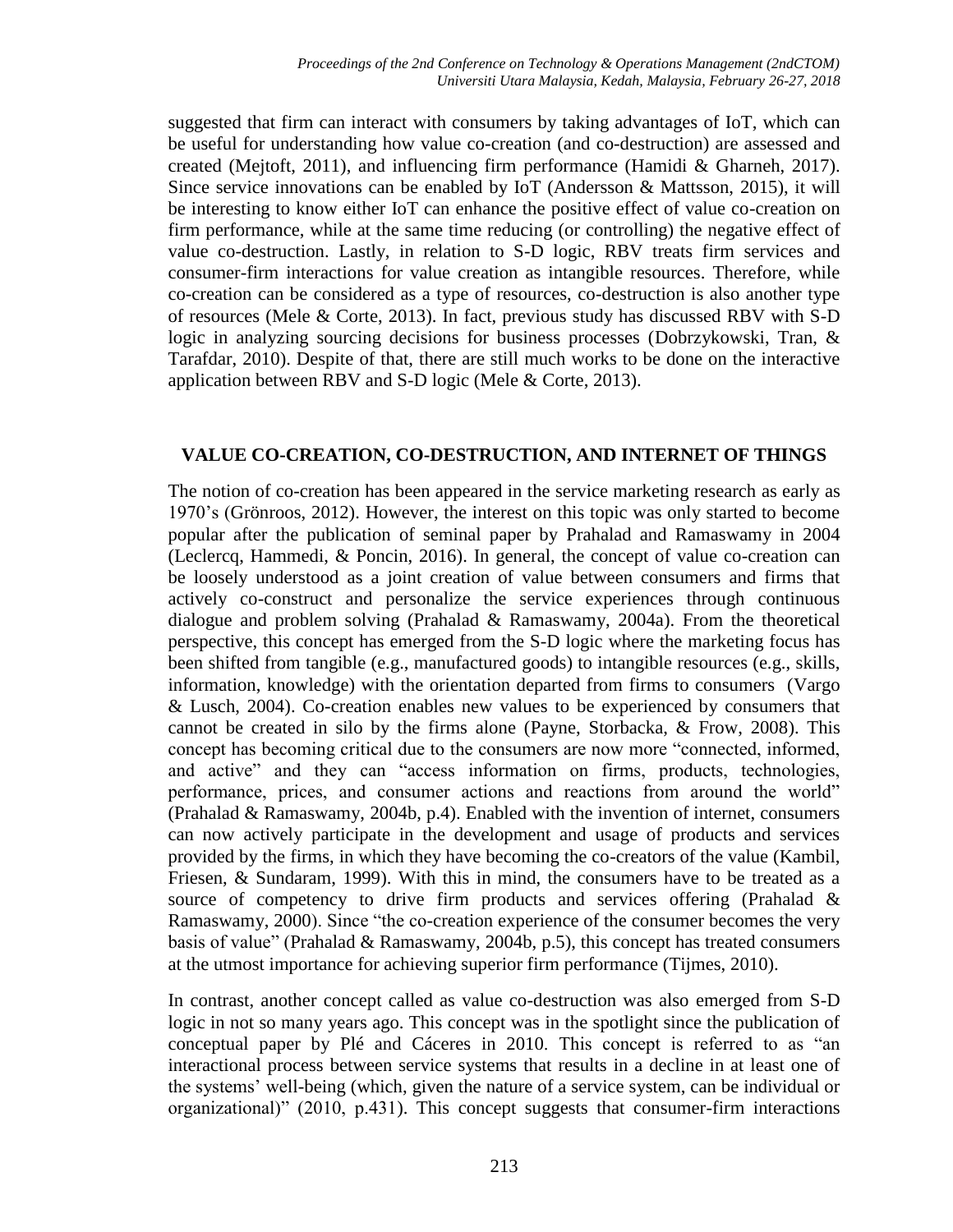may not always end up co-creating the value. Instead, the imbalance level of co-creation can lead to co-destruction of value. One of the possible reasons for such value codestruction to be in existence is on the misuse of resources either intentionally or unintentionally from either one or both parties (Plé & Cáceres, 2010). For instance, according to a previous empirical study on public transportation, value co-destruction can happen due to incongruent in five interaction value practices, namely informing (e.g., misinterpretation of information), greeting (e.g., disagreement on how to conduct greeting), delivering (e.g., strict procedure), charging (e.g., complicated payment methods), and helping (e.g., skills and actions of helping do not connected properly with the others' needs) (Echeverri & Skålén, 2011). Since then, there have been more and more discussions on value co-destruction in various contexts, such as in the sport management (Stieler, Weismann, & Germelmann, 2014), business-to-business (Marcos-Cuevas, Prior, & Enz, 2015), information systems (Vartiainen & Tuunanen, 2016), interfirm relationships (Prior & Marcos-Cuevas, 2016), and tourism (Neuhofer, 2016).

In the meantime, the term "internet of things" was first coined in 1999 by Kevin Ashton (Gubbi, Buyya, Marusic, & Palaniswami, 2013). A simple search on the terms "internet of things" and "IoT" with Google Trends covering the periods from January  $1<sup>st</sup>$ , 2004 to Jun  $30<sup>th</sup>$ , 2017 has found the attention level on this topic was started to increase at the end of 2013 and has reached the highest peak in October 2016 for the internet of things and Mac 2017 for IoT. The astonishing jump in the attention level is signaling that the topic is currently getting more important. Meanwhile, the numbers of search on IoT was higher than the internet of things itself implying that IoT is more popular and well accepted acronym for the internet of things (Zaidi, 2017). Since the late 1990's the IoT definition has evolved to include wider applications (Gubbi, Buyya, Marusic, & Palaniswami, 2013). It is now "comprises an evolving array of technologies that extend the idea of instantaneous connectivity beyond computers, smartphones, and tablets to everyday objects such as home appliances, cars, and medical devices" (Poudel, 2016, p.997). As the application domains of IoT are wide ranging from personal and home, enterprise, utilities, and mobile (Gubbi, Buyya, Marusic, & Palaniswami, 2013), "the IoT is expected to transform how we live, work and play" (Chase, 2013, p.6). Due to the impacts on time use and community, politics, organizations, and culture (DiMaggio, Hargittai, Neuman, & Robinson, 2001), IoT is proven hard to be simply ignored by any business firms as it will change the way firms interact with customers (Weichselbaum, 2015), and influencing the future business models (Fleisch, Weinberger, & Wortmann, 2015). Since IoT is argued to improve communication and interaction between consumers and firm, therefore, IoT should be able to enhance value co-creation, while reducing (or controlling) value co-destruction from emerging and affecting firm performance.

### **THE LINK: SERVICE-DOMINANT LOGIC AND RESOURCE-BASED VIEW**

In the past, firms used to focus on the distribution and exchange of commodities and manufactured goods in the field of marketing strategy. Even under industrialization era, firms still given priority in producing quality products including its designing, controlling, and delivering to customers in order to increase the business performance. Through this focus, firms were supposed to create value by offering a quality products to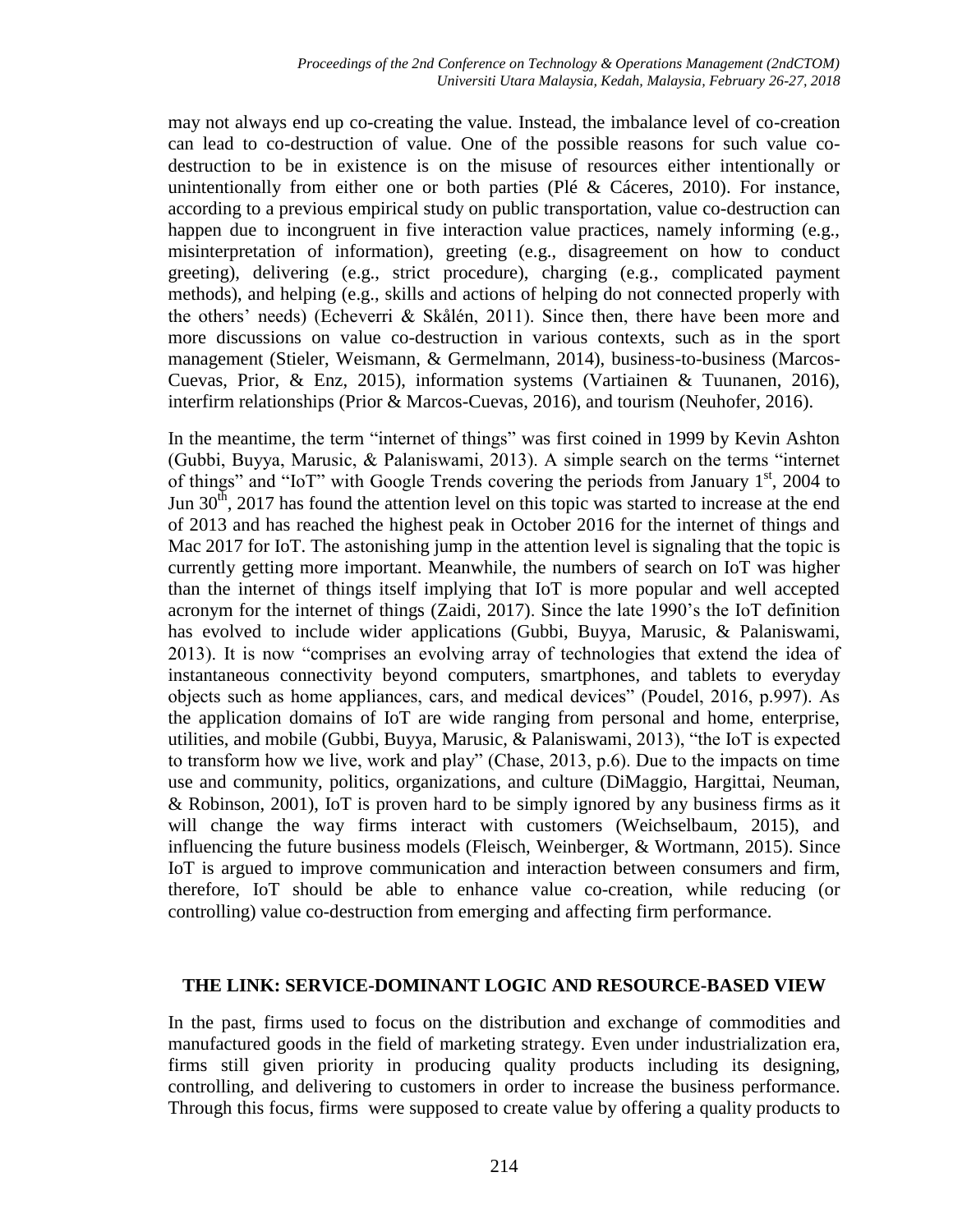customers as well as to the market. This kind of value creation is considered as goodsdominant (G-D) logic, since the value of goods is determined by the products (Vargo  $\&$ Lusch, 2004) and it is evaluated only on the basis of exchange. Whereas, there was no direct interaction with customers to produce these values. However, as the time passing by, customers are becoming active participant and want to co-creation the value for the product, such as transportation service (Powar, Beltagui, & Riedel, 2009). They wish to become a co-producer of value in the view of service. Service value is determined by customers on the basis of 'value in use' that are also the primarily operant resources as well as active participants in interactive exchanges and co-invention (Vargo & Lusch, 2004). Therefore, from the perspective of S-D logic, value is co-created through beneficial relationship between firm and consumers by acquiring specialized competences (knowledge and skills) or services (Belal, et al., 2014). In contrast, goods are treated as the intermediate products that are used by consumers in value creation processes (Vargo & Lusch, 2004). Due to the fact that value is co-created with specialized competences, the platform for value co-creation is made up by resources and activities comprising of physical resources (e.g., goods), contact employees, focal customer, and fellow customers via interactive and peer communication. This platform has to be used in a right way since any mishandling will lead to destruction (Grönroos, 2012). In other words, value co-creation (and co-destruction) is a result of interaction between resources and activities. This implies that value can only be co-created if firm and consumers know how to manage the specialized competences. Therefore, it can be concluded for value to be co-created: (1) resources and activities for value co-creation must exist, and (2) these resources and activities have to be used in the right way, otherwise value co-destruction may happen.

Correspondingly, from RBV perspective, value co-creation (and co-destruction) can be the source of superior performance if the firm is capable of capturing the value with specialized competences that are valuable, rare, inimitable, and non-substitutable (Barney, 1991). Hence, while S-D logic is focusing on value creation processes (Mele & Corte, 2013); RBV on the other hand will enable value co-creation to be associated with firm performance. RBV has a long history where the contributions to the work can be tracked back as early as 1959 by Edith Penrose (Kor & Mahoney, 2004). RBV was then popularized by Wernerfelt in 1984 who has claimed the imperfectly available resources are the firm's position barrier to maintain high returns over long periods of time. The assumptions use in RBV is that firms can create a sustained competitive advantage when possessing heterogeneously strategic resources and these resources are imperfectly mobile. For the firm's strategic resources to become the source of sustained competitive advantage, they have to be valuable, rare among firms, imperfectly imitable, and nonsubstitutable (Barney, 1991). These strategic resources can be reconfigured for renewal, redeployment, recombination, replication, retrenchment, or retirement (Helfat & Peteraf, 2003), which this concept can be applied to value creation. For instance, in the case of capability renewal, the critical resources can be deployed to create new value with consumers. Meanwhile, in the case of capability retirement, firm might want to use the strategic resources (intentionally) to destroy the existing value co-created with consumers due to irrelevance at time. Under certain circumstances, firm might have also unintentionally used the strategic resources to destroy the value. Since value co-creation and co-destruction are the firm capabilities, it can be argued that firm performance can be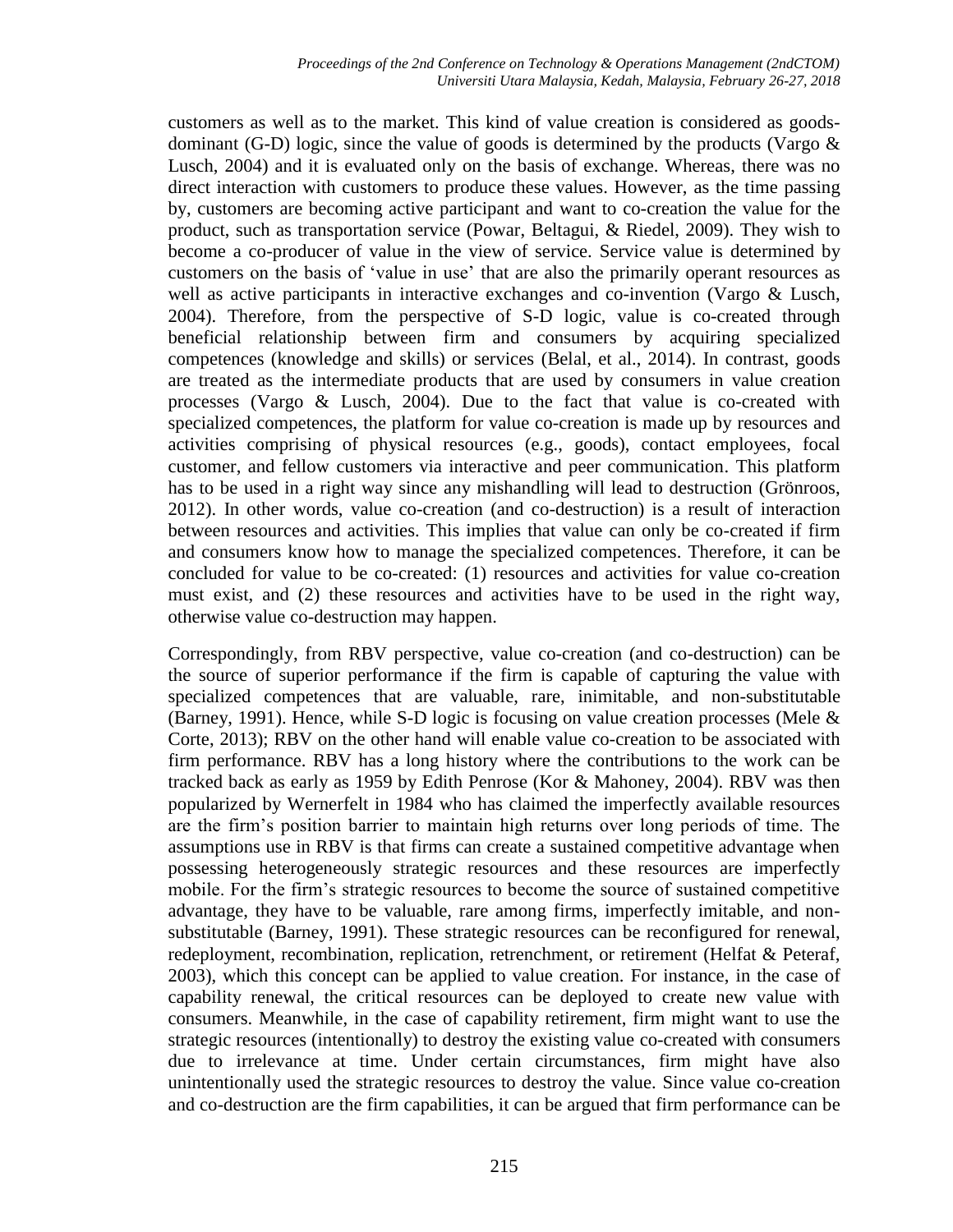affected not just by the ways firm renewing, redeploying, recombining, replicating, retrenching, or retiring the capabilities, but also by the capabilities themselves (i.e., value co-creation and co-destruction). Similarly, IoT that enables consumer-firm interactions for value co-creation and co-destruction, where the levels of adoption and usage are different between firms, is also treated as capability that can influence the performance. For a record, dynamic capabilities, which is an extended concept from RBV was adopted in previous empirical study on value co-creation and firm performance (Chuang & Lin, 2015). With RBV in mind, firm performance refers to "the extent in which a firm is capable of reaching sustained competitive advantages as leveraged by resources that are valuable, rare, and imperfectly imitable and have no strategically equivalent substitutes" (Hamidi & Gharneh, 2017, p.78).

As a result, emphasizing the link between S-D logic and RBV will not just help us to understand how S-D logic and RBV can co-exist at explaining the source of competitive advantage, but also enable us to understand how IoT can be the platform to manage value co-creation and co-destruction towards achieving better firm performance.

# **CONCEPTUAL FRAMEWORK AND RESEARCH PROPOSITIONS**

Inspired by the National IoT Strategic Roadmap's (2014, p. 2-01) definition of IoT as the "intelligent interactivity between human and things to exchange information and knowledge for new value creation", this study is treating IoT as a platform for active consumers-firm interaction to achieve firm performance. In order to investigate the mediating effects of IoT in the relationships between value co-creation, value codestruction, and firm performance, the conceptual framework with propositions is suggested in Figure 1.



Research propositions

As shown in Figure 1, both value co-creation and co-destruction are proposed to have direct effects on firm performance. However, with the mediation from IoT, it is proposed that the positive effect of value co-creation can be increased on firm performance, while the negative effect of value co-destruction can be decreased. With these in mind, the following propositions are highlighted: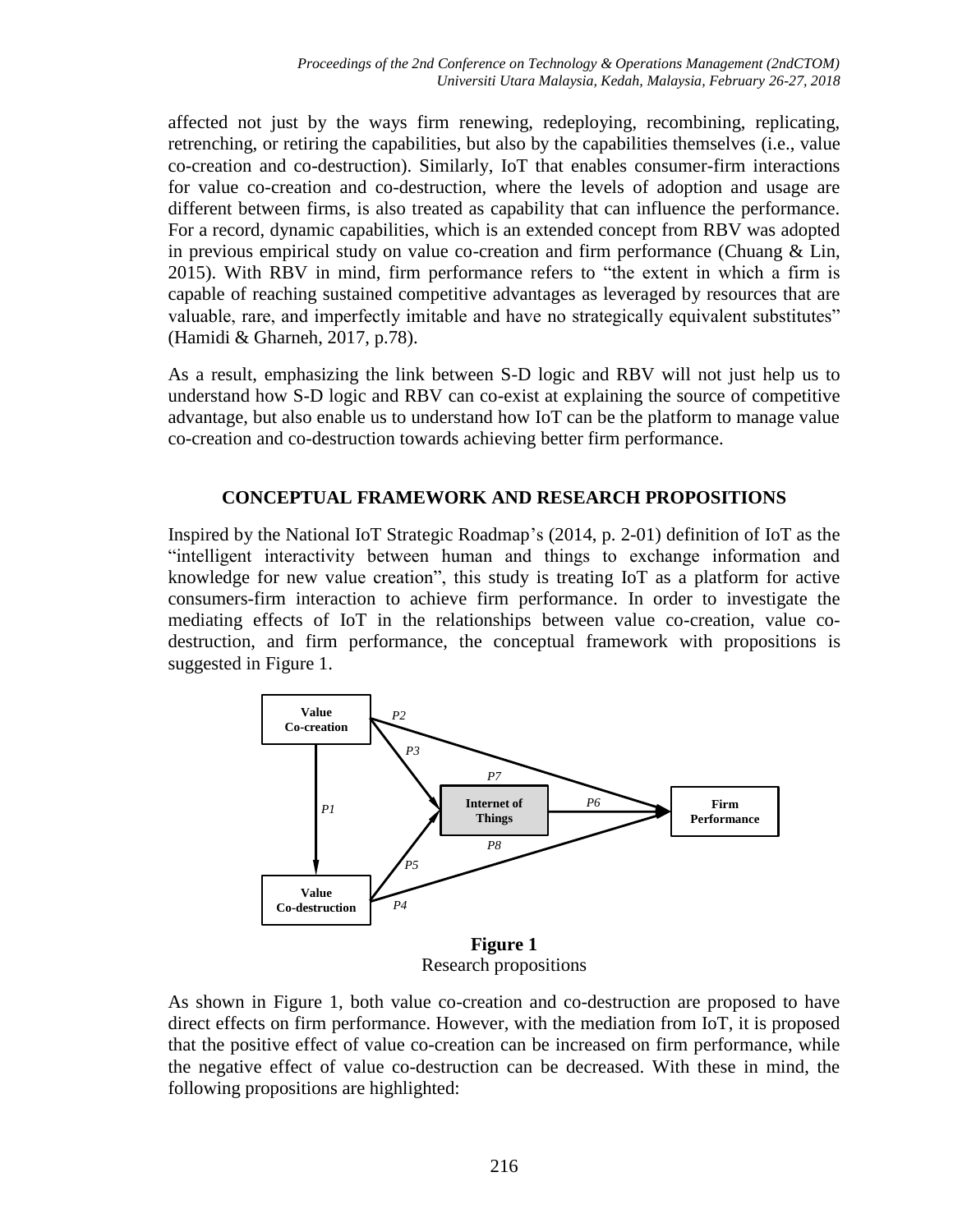Based on S-D logic, consumers are treated as co-creators of value (Payne, Storbacka, & Frow, 2008). However, since consumer-firm interactions are not always co-creating value; the possibility of adverse consequences can lead to co-destruction of value (Plé & Cáceres, 2010). This can happen because for the value to be co-created, three components must exist, namely the value, actors, and engagement platform. Missing any of these components may cause value co-destruction to exist. Since value co-destruction has always been treated as opposite to value co-creation (Leclercq, Hammedi, & Poncin, 2016), it is proposed that:

P1: Value co-creation relates negatively with value co-destruction

Value co-creation is likely to improve firm performance (Restuccia & Ouellet, 2009). Previous study has proposed that value co-creation will have a significantly positive effect on firm performance (Chakraborty, Bhattacharya, & Dobrzykowski, 2014). This result was then supported by an empirical study, which has shown that value co-creation has a significantly positive relationship with firm performance (Chuang & Lin, 2015). Accordingly, another empirical study has also found that firm performance was enhanced by value co-creation (Ren & Li, 2015). Similarly, a recent study has shown that the impact of co-creation on firm performance is greater than innovation capability (Hamidi & Gharneh, 2017). Due to value co-creation has been conceptualized to have consequences on firm performance (Leclercq, Hammedi, & Poncin, 2016), while the previous studies have empirically proven the positive relationship between value cocreation and firm performance, this paper is proposing that:

P2: Value co-creation relates positively with firm performance

A recent study has proposed that ICT will boost the process of value co-creation (Martínez-Cañas, Ruiz-Palomino, Linuesa-Langreo, & Blázquez-Resino, 2016). In a similar vein, ICT has become integral to enhance value co-creation (Neuhofer, 2016). Accordingly, a previous empirical study has shown that e-service innovation has a strong and positive effect on value co-creation (Chuang & Lin, 2015). Since value co-creation can take advantages from IoT development (Mejtoft, 2011), it is proposed that:

P3: Value co-creation relates positively with IoT

It was argued that "value co-creation explicitly may have both positive and negative impacts on value formation for customers, and it may be instrumentally created or just emerge from customers' experiences" (Grönroos, 2012, p.1521). Therefore, value codestruction may happen when the value was not reciprocally created (Leclercq, Hammedi, & Poncin, 2016). As a result, although involving consumers in co-creation of value can be good for firm performance, a negative effect can emerge as a result of consumers' perception on imbalance relationship (Martínez-Cañas, Ruiz-Palomino, Linuesa-Langreo, & Blázquez-Resino, 2016). Even though unique value is co-created with consumers (Prahalad  $&$  Ramaswamy, 2004b), in which they have been treated as a new source of competency for the firm (Prahalad & Ramaswamy, 2000), there was also a pitfalls of inviting consumers to co-create value with firm (Urban, 2015). With these in mind, it is proposed that: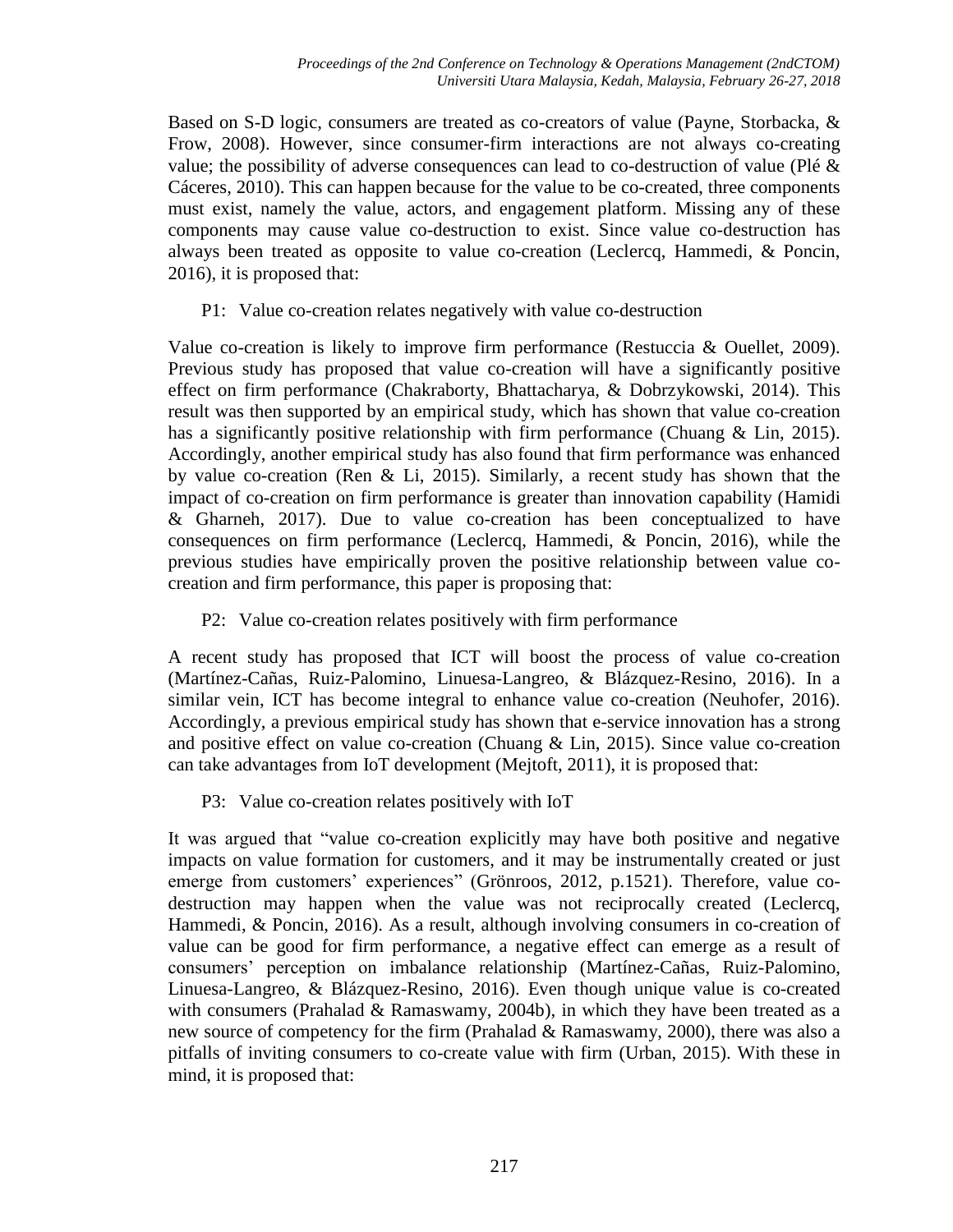# P4: Value co-destruction relates negatively with firm performance

Besides value co-creation, value co-destruction can also present in IS (Vartiainen & Tuunanen, 2016). However, there was lacking of knowledge on value co-destruction when comes to ICT (Neuhofer, 2016). Since there are not many studies between value co-destruction and IoT, by default, this paper is proposing that:

# P5: Value co-destruction relates negatively with IoT

Previous study has found that ICT impacts on firm are broader, not just on the performance (De Stefano, Kneller, & Timmis, 2016). However, many studies such as a study on broadband have measured the impacts on firm performance (Bertschek, Cerquera, & Klein, 2013). In addition, IT capabilities were also found to be positively and significantly related to the firm performance improvement (Anand, Wamba, & Sharma, 2013). Prior to that, RFID was found to be impacting the firm market value (Jeong  $& Lu, 2008$ ). Meanwhile, a recent study on big data analytics capability has also found a direct effect on firm performance (Wamba, et al., 2017). Although there are not many studies of IoT on firm performance, based on the effects of ICT, broadband, RFID, big data, etc. (the components of IoT) on firm performance, this paper is proposing that:

P6: IoT relates positively with firm performance

Value creation has shifted to value co-creation under a digital age with big data (ICT) works as the driver of change (Xie, Wu, Xiao, & Hu, 2016). Since ICT can improve value co-creation to enhance firm performance (Ren  $&$  Li, 2015), there could be intervening variables (mediator) between value co-creation and firm performance (Restuccia & Ouellet, 2009). In the recent study, marketing and technological capabilities (e.g., ICT) was found to fully mediate service-dominant orientation on firm performance (Wilden & Gudergan, 2017). Since service innovation was enabled by IoT (Andersson & Mattsson, 2015), it was argued that IoT will mediate value co-creation at achieving firm performance. Therefore, it is proposed that:

P7: IoT improves the positive effect of value co-creation on firm performance

It was previously proposed that value co-destruction will reduce firm performance. However, since IoT is enabling a more effective communication to take place between consumer-firm, it was argued that value co-destruction can be reduced. With this in mind, it is proposed that:

P8: IoT reduces the negative effect of value co-destruction on firm performance

### **CONTRIBUTIONS**

Firstly, value co-creation was started to receive greater attention from 2004 onwards, while value co-destruction from 2010 onwards. By right, studies that have formally focused on the interrelationships between value co-creation and co-destruction were only started on a later year. Since the numbers of studies that have addressed both concepts in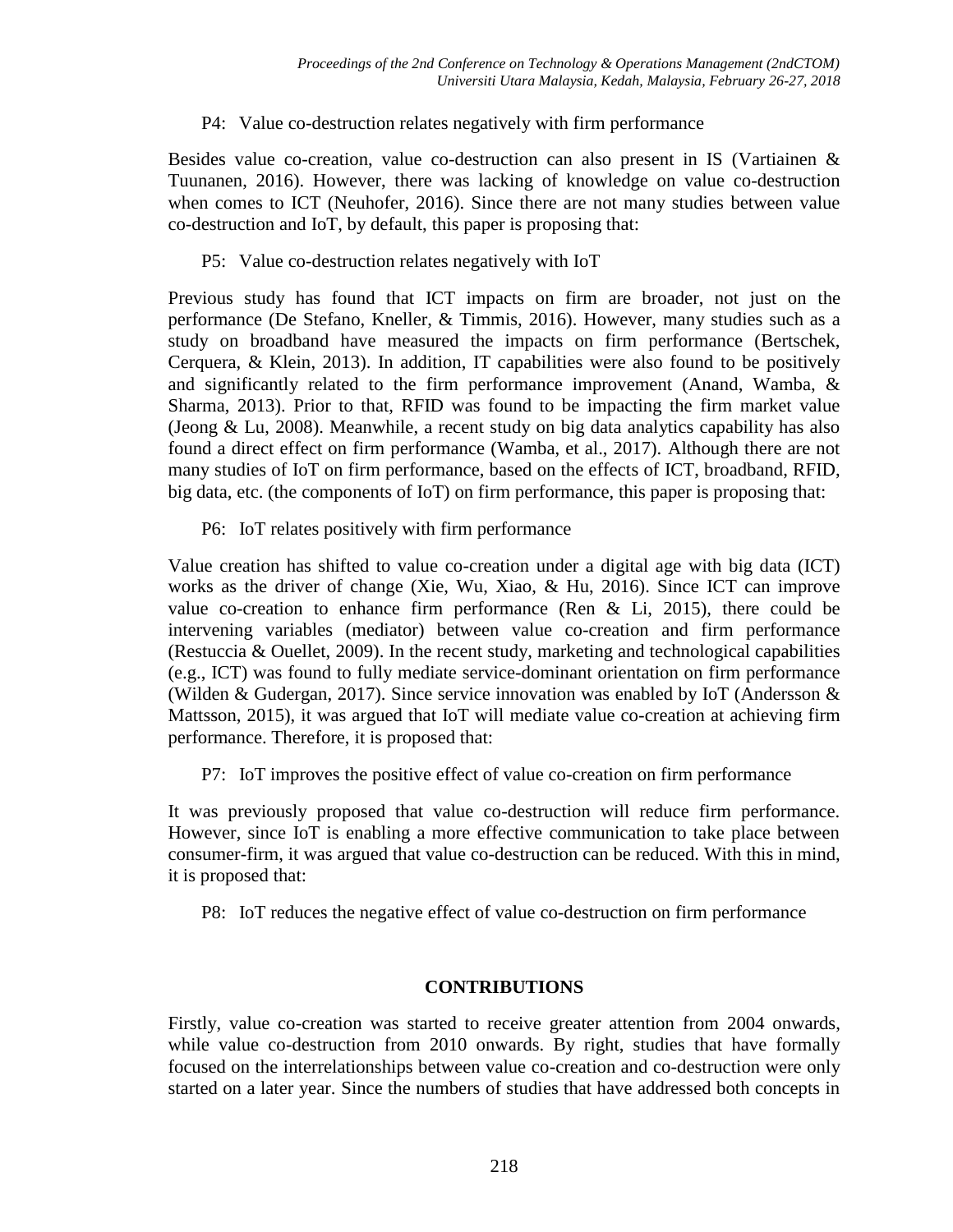a single topic are still low, this paper has contributed to the knowledge by advancing the conceptual framework with propositions on value co-creation and co-destruction, and their opposite relationships with firm performance. Secondly, value co-creation was enhanced by ICT that allows consumers to interact even more easily and actively with firms. In the recent years, the focus has started to advance further from ICT to IoT, which will shift the consumer-firm interactions to a new level. With this in mind, the effects of IoT on value co-creation, value co-destruction, and firm performance were highlighted. It was proposed that IoT will enable co-creation of the value between consumers and firm, while value co-destruction will be reduced due to the effective communication and interaction provided by IoT. As a result, this paper has promoted IoT and how it fits well into the current scenario between value co-creation and co-destruction. Lastly, this paper has discussed on the conceptual framework from RBV perspective as to demonstrate how the relationships between value co-creation, value co-destruction, and IoT can be understood as a source of superior firm performance. In doing so, this paper has shown that RBV can fits in harmony with S-D logic by treating resources and activities for value co-creation as intangible resource, while the firm's skills and capabilities with IoT as another intangible resource. These intangible resources that are unique, rare, inimitable, and valuable to firm can lead to superior performance.

# **CONCLUSION**

Value co-creation and co-destruction are the two interrelated concepts that look at consumer-firm interactions to jointly create value based on personalize service experiences. Due to incongruent between them, previous studies have suggested that while value co-creation can improve firm performance, value co-destruction at the other hand can reduce the performance. In the recent years, IoT has started to gain greater attention to address issues on value co-creation and co-destruction. However, there is hardly any work has been done to investigate the mediating effects of IoT in the relationships between value co-creation and co-destruction on firm performance. To reduce the research gap, this paper has discussed a conceptual framework with research propositions. As a result, this paper has enhanced our knowledge on the interrelated concept of value co-creation and co-destruction, and their relationships with firm performance, enlighten our understanding on IoT at influencing value co-creation, value co-destruction, and firm performance, and also highlighting the RBV theory in complementing S-D logic at explaining how value co-creation, value co-destruction, and IoT can be treated as critical resources to achieve superior firm performance.

### **REFERENCES**

Alexander, M. (2012). *Value co-creation: exploring the effects of collaborating with a proactive generation of customers* (Doctoral dissertation, University of Strathclyde).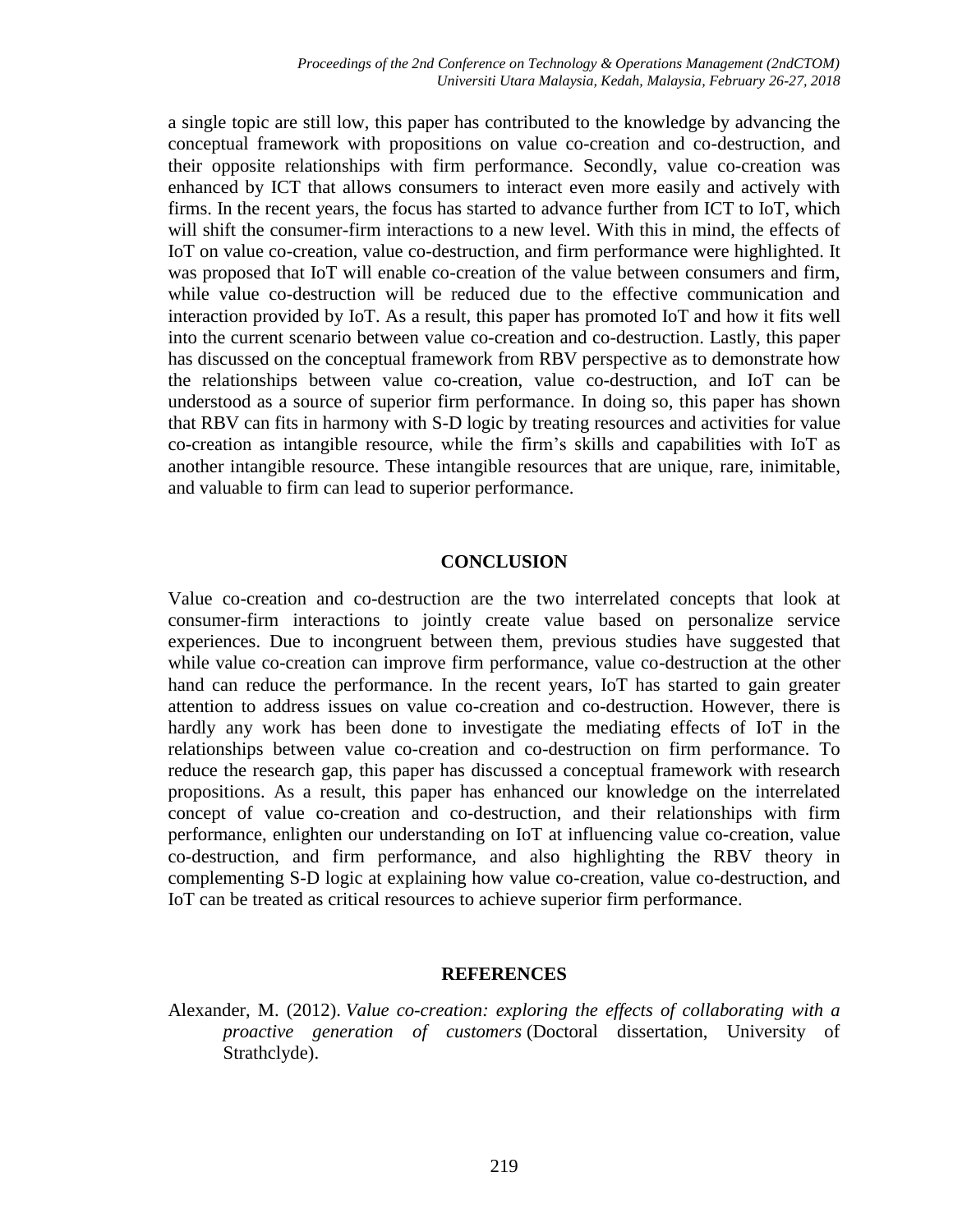- Anand, A., Wamba, S. F., & Sharma, R. (2013). The effects of firm IT capabilities on firm performance: the mediating effects of process improvement. In *24th Australasian Conference on Information Systems*. Australia: RMIT University.
- Andersson, P., & Mattsson, L. G. (2015). Service innovations enabled by the "internet of things". *IMP Journal*, *9*(1), 85-106.
- Barney, J. (1991). Firm resources and sustained competitive advantage. *Journal of Management, 17*(1), 99-120.
- Belal, H. M., Yoneda, T., Takahashi, N., Hirata, N., Amemiya, K., Yamamoto, M., ... & Shirahada, K. (2014). Approach for organizational service climate creation: action research in a Japanese monitor maker. In *2014 Portland International Conference on Management of Engineering & Technology (PICMET)*. IEEE.
- Bertschek, I., Cerquera, D., & Klein, G. J. (2013). More bits–more bucks? Measuring the impact of broadband internet on firm performance. *Information Economics and Policy*, *25*(3), 190-203.
- Chakraborty, S., Bhattacharya, S., & Dobrzykowski, D. D. (2014). Impact of supply chain collaboration on value co-creation and firm performance: a healthcare service sector perspective. *Procedia Economics and Finance*, *11*, 676-694.
- Chase, J. (2013). The evolution of the internet of things. *White Paper*. Texas Instruments, 1-7.
- Choi, H., & Burnes, B. (2013). The internet and value co-creation: the case of the popular music industry. *Prometheus*, *31*(1), 35-53.
- Chuang, S. H., & Lin, H. N. (2015). Co-creating e-service innovations: theory, practice, and impact on firm performance. *International Journal of Information Management*, *35*(3), 277-291.
- De Stefano, T., Kneller, R., & Timmis, J. (2016). *Information communication technologies and firm performance: evidence for UK firms*. Discussion Papers in Economics. The University of Nottingham.
- Del Giudice, M. (2016). Discovering the internet of things (IoT) within the business process management: a literature review on technological revitalization. *Business Process Management Journal*, *22*(2), 263-270.
- DiMaggio, P., Hargittai, E., Neuman, W. R., & Robinson, J. P. (2001). Social implications of the internet. *Annual Review of Sociology*, *27*(1), 307-336.
- Dobrzykowski, D. D., Tran, O., & Tarafdar, M. (2010). Value co-creation and resource based perspectives for strategic sourcing. *Strategic Outsourcing: An International Journal*, *3*(2), 106-127.
- Echeverri, P., & Skålén, P. (2011). Co-creation and co-destruction: a practice-theory based study of interactive value formation. *Marketing Theory*, *11*(3), 351-373.
- Fleisch, E., Weinberger, M., & Wortmann, F. (2015). Business models and the internet of things. In *Interoperability and Open-Source Solutions for the Internet of Things* (pp. 6-10). Springer, Cham.
- Galván, A., Pindado, J., & Torre, C. D. L. (2007). Diversification: value-creating or value-destroying strategy? Evidence from using panel data.
- Grönroos, C. (2012). Conceptualizing value co-creation: a journey to the 1970s and back to the future. *Journal of Marketing Management*, *28*(13-14), 1520-1534.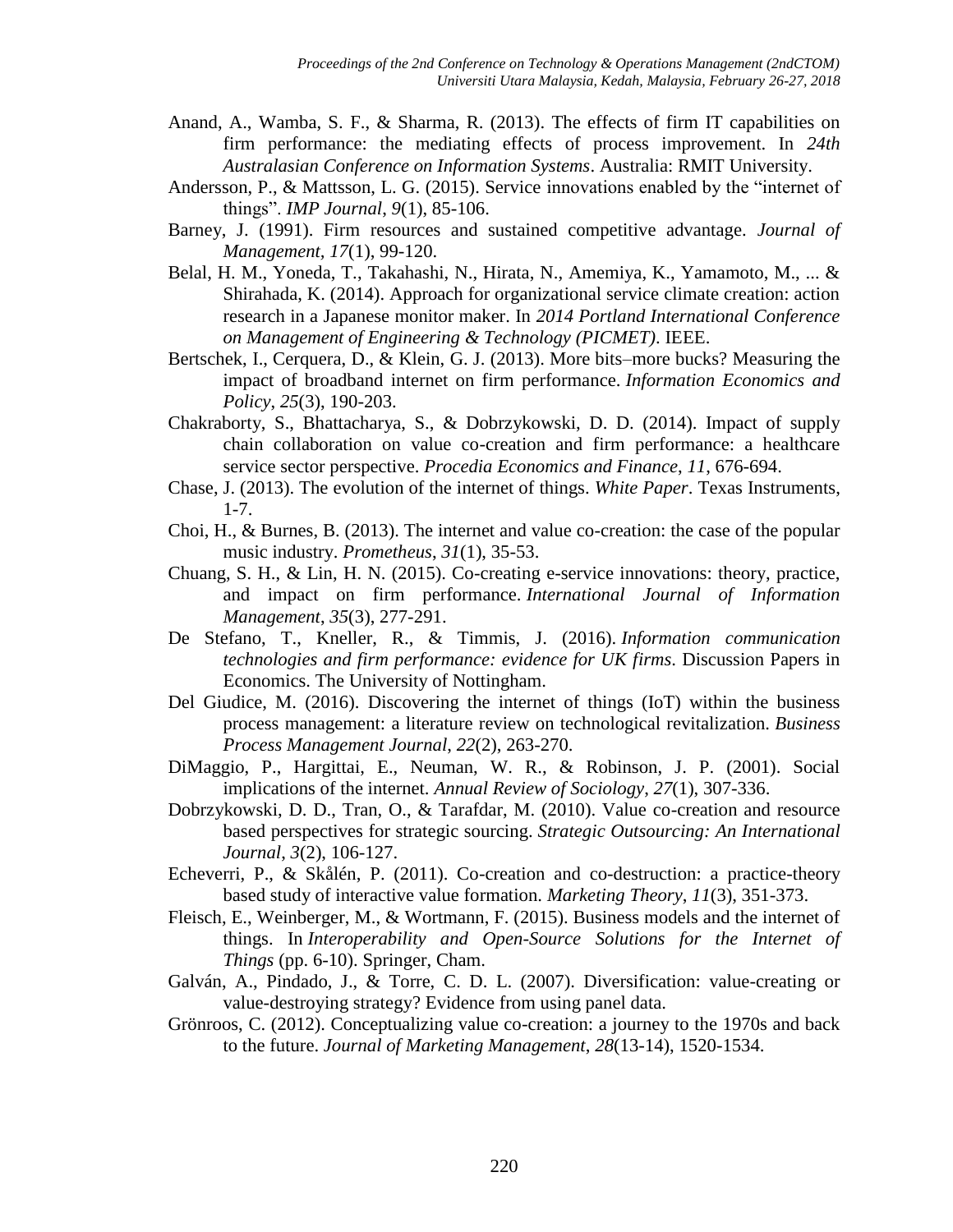- Gubbi, J., Buyya, R., Marusic, S., & Palaniswami, M. (2013). Internet of things (IoT): a vision, architectural elements, and future directions. *Future Generation Computer Systems*, *29*(7), 1645-1660.
- Hamidi, F., & Gharneh, N. S. (2017). Impact of co-creation on innovation capability and firm performance: a structural equation modeling. *AD-minister*, (30), 73.
- Helfat, C. E., & Peteraf, M. A. (2003). The dynamic resource-based view: capability lifecycles. *Strategic Management Journal, 24*, 997-1010.
- Jeong, B. K., & Lu, Y. (2008). The impact of radio frequency identification (RFID) investment announcements on the market value of the firm. *Journal of Theoretical and Applied Electronic Commerce Research*, *3*(1), 41-54.
- Kambil, A., Friesen, G. B., & Sundaram, A. (1999). Co-creation: a new source of value. *Outlook Magazine*, *3*(2), 23-29.
- Kor, Y. Y., & Mahoney, J. T. (2004). Edith Penrose's (1959) contributions to the resource‐based view of strategic management. *Journal of Management Studies*, *41*(1), 183-191.
- Leclercq, T., Hammedi, W., & Poncin, I. (2016). Ten years of value cocreation: an integrative review. *Recherche et Applications en Marketing (English Edition)*, 1- 35.
- Marcos-Cuevas, J., Prior, D. D., & Enz, M. G. (2015). Value co-destruction in complex B2B relations: conceptualization and mechanisms. In *Ideas in Marketing: Finding the New and Polishing the Old*. Springer, Cham.
- Martínez-Cañas, R., Ruiz-Palomino, P., Linuesa-Langreo, J., & Blázquez-Resino, J. J. (2016). Consumer participation in co-creation: an enlightening model of causes and effects based on ethical values and transcendent motives. *Frontiers in Psychology*, *7*, 1-17.
- Mejtoft, T. (2011). Internet of things and co-creation of value. In *2011 International Conference on Internet of Things, and Cyber, Physical and Social Computing*.
- Mele, C., & Corte, V. D. (2013). Resource-based view and service-dominant logic: similarities, differences and further research. *J. Bus. Mark. Manag., 6*(4), 192- 213.
- National Internet of Things (IoT) Strategic Roadmap. (2014). MIMOS. Retrieved June 13, 2017, from http://mimos.my/iot/National\_IoT\_Strategic\_Roadmap\_Book.pdf
- Neuhofer, B. (2016). Value co-creation and co-destruction in connected tourist experiences. In *Information and communication technologies in tourism 2016*. Springer, Cham.
- Payne, A. F., Storbacka, K., & Frow, P. (2008). Managing the co-creation of value. *Journal of the Academy of Marketing Science*, *36*(1), 83-96.
- Plé, L., & Cáceres, R. C. (2010). Not always co-creation: introducing interactional codestruction of value in service-dominant logic. *Journal of Services Marketing*, *24*(6), 430-437.
- Poudel, S. (2016). Internet of Things: underlying technologies, interoperability, and threats to privacy and security. *Berkeley Technology Law Journal*, *31*(2), 997- 1021.
- Powar, K. S., Beltagui, A., & Riedel, J. C. K. H. (2009). The PSO triangle: designing product, service and organization to create value. *International Journal of Operations and Production Management, 29*(5), 468-493.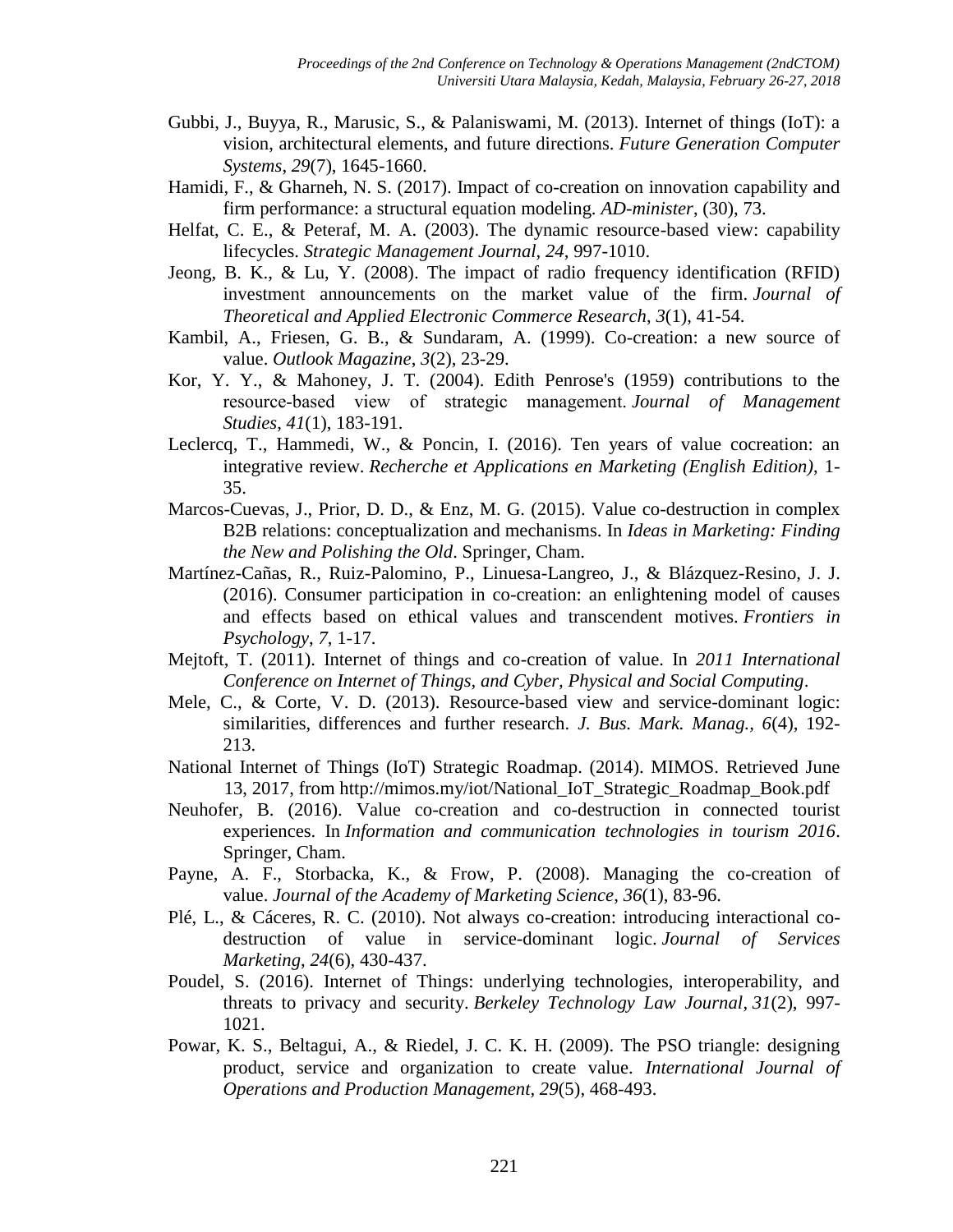- Prahalad, C. K., & Ramaswamy, V. (2000). Co-opting customer competence. *Harvard Business Review*, *78*(1), 79-90.
- Prahalad, C. K., & Ramaswamy, V. (2004a). Co-creation experiences: the next practice in value creation. *Journal of Interactive Marketing*, *18*(3), 5-14.
- Prahalad, C. K., & Ramaswamy, V. (2004b). Co-creating unique value with customers. *Strategy & Leadership*, *32*(3), 4-9.
- Prior, D. D., & Marcos-Cuevas, J. (2016). Value co-destruction in interfirm relationships: the impact of actor engagement styles. *Marketing Theory*, *16*(4), 533-552.
- Ren, S. J. F., & Li, R. N. (2015). Enterprise's WeChat use and its impact on firm performance-from the perspective of value co-creation. In *2015 IEEE International Conference on Industrial Engineering and Engineering Management (IEEM)*. IEEE.
- Restuccia, M., & Ouellet, J. F. (2009). Value co-creation orientation: Conceptualization, measurement and impact on firm performance. In *Doctoral Workshop-Naples Forum on Services, Montréal, Canada*.
- Stieler, M., Weismann, F., & Germelmann, C. C. (2014). Co-destruction of value by spectators: the case of silent protests. *European Sport Management Quarterly*, *14*(1), 72-86.
- Terblanche, N. S. (2014). Some theoretical perspectives of co-creation and co-production of value by customers. *Acta Commercii*, *14*(2), 1-8.
- Tijmes, A. H. (2010). *Co-creation and firm performance: innovation success enhancing effects of and motives for customer involvement* (Master's thesis, University of Twente).
- Tommasetti, A., Vesci, M., & Troisi, O. (2015). The internet of things and value Cocreation in a service-dominant logic perspective. In *Data Management in Pervasive Systems*. Springer International Publishing.
- Urban, K. (2015). *Customers' innovation potential: exploring negative consequences of co-creation with customers* (Doctoral dissertation, Technische Universität Berlin).
- Vargo, S. L., & Lusch, R. F. (2004). Evolving to a new dominant logic for marketing. *Journal of Marketing*, *68*(1), 1-17.
- Vartiainen, T., & Tuunanen, T. (2016). Value co-creation and co-destruction in an IS artifact: contradictions of geocaching. In *2016 49th Hawaii International Conference on System Sciences (HICSS)*. IEEE.
- Wamba, S. F., Gunasekaran, A., Akter, S., Ren, S. J. F., Dubey, R., & Childe, S. J. (2017). Big data analytics and firm performance: effects of dynamic capabilities. *Journal of Business Research*, *70*, 356-365.
- Weichselbaum, P. (2015). *The internet of things changes the company-customer relationship*. Harvard Business Review. Retrieved August  $2^{nd}$ , 2017 from https://hbr.org/2015/06/the-internet-of-things-changes-the-company-customerrelationship
- Wernerfelt, B. (1984). A resource-based view of the firm. *Strategic Management Journal, 5*, 171-180.
- Wilden, R., & Gudergan, S. (2017). Service-dominant orientation, dynamic capabilities and firm performance. *Journal of Service Theory and Practice*, *27*(4), 808-832.